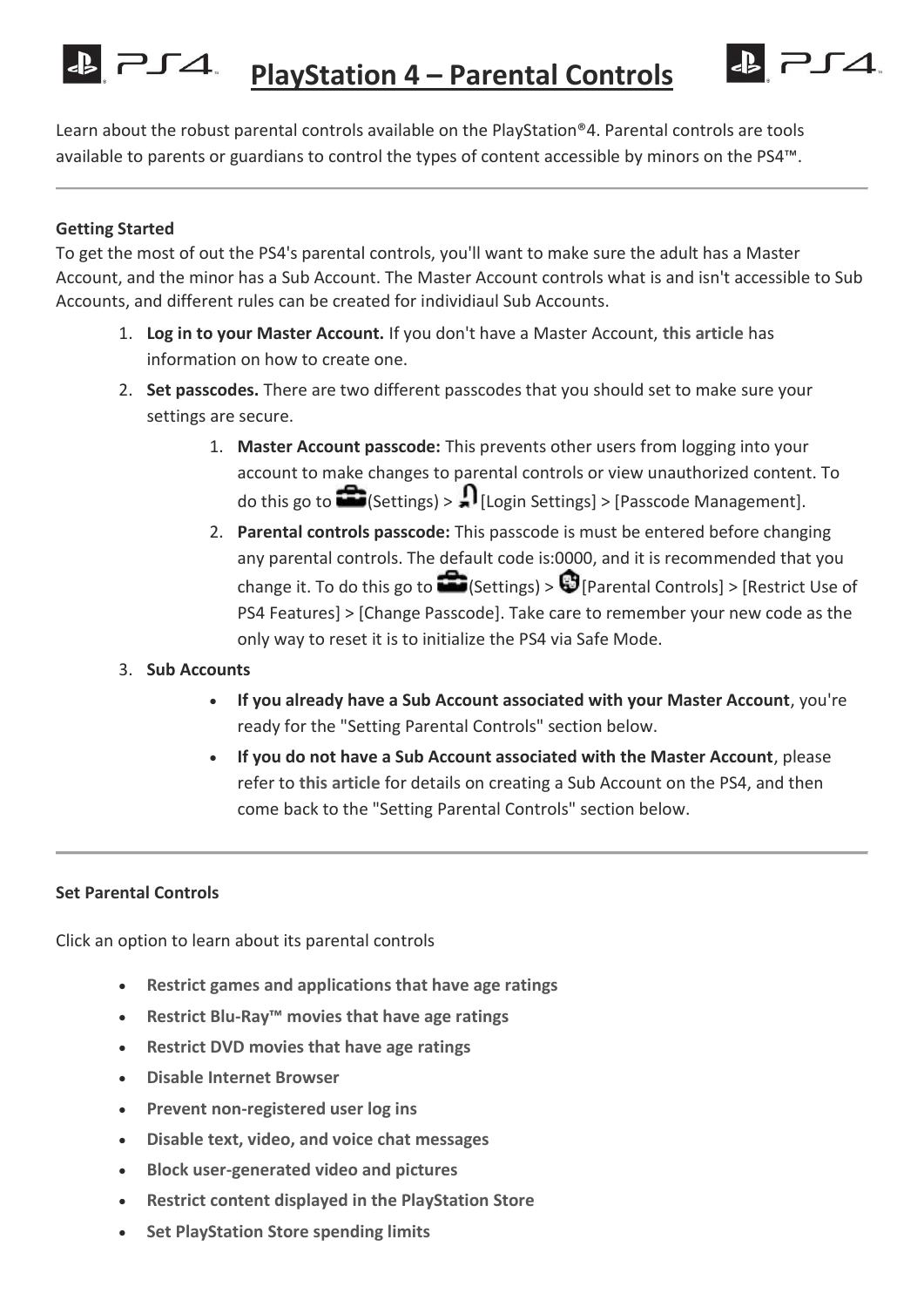# **Restrict games and applications that have age ratings**

All PlayStation 4 games are rated by the Entertainment Software Rating Board (ESRB) to help parents understand the content in a game. Applications such as Netflix or Hulu do not go through the same process but have age ratings associated with them as well. You can use these ratings in conjunction with the PS4's parental controls to restrict access to minors.

- 1. To change the parental control level for games and applications, make sure you are logged in to the Sub Account you'd like to restrict. If you're logged in to the Master Account, simply press and hold the PS button on the controller, log out of the Master Account, and log in to the Sub Account.
- 2. From the PS4's Home Screen, press up on the d-pad to get to the Function area.
- 3. Go to  $\bigcirc$  (Settings) >  $\bigcirc$  [Parental Controls] > [Restrict Use of PS4 Features] > [Application] and choose the level you'd like to set. Once these levels are set, sub account users who have been restricted will see a padlock icon in place of the normal artwork for the game or app.

"Allow" means that there are no restrictions. After that there are 11 different levels available. 11 is the least restrictive and 1 is the most restrictive. The ESRB ratings that coincide with each parental control level are:

- **Early Childhood:** (Level2) Content is intended for young children.
- **Everyone:** (Level 3) Content is generally suitable for all ages. May contain minimal cartoon, fantasy or mild violence and/or infrequent use of mild language.
- **Everyone 10+:** (Level 4)
- **Teen:** (Level 5)
- **Mature:** (Level 9)

To find out the parental control level of a game or application, highlight the application or content from the content area, press the Options button, and then select [Information]. If an application or content has restrictions, the parental control level appears in the [Parental Control] field.

# **Restrict Blu-Ray movies that have age ratings**

- 1. To change the control level, make sure you are logged in to the Sub Account you'd like to restrict. If you're logged in to the Master Account, simply press and hold the PS button on the controller, log out of the Master Account, and log in to the Sub Account.
- 2. From the PS4's Home Screen, press up on the d-pad to get to the Function area.
- 3. Go to  $\bigotimes$  (Settings) >  $\bigcirc$  [Parental Controls] > [Restrict Use of PS4 Features] > [Blu-Ray Disc] and choose the level you'd like to set.

"Allow" means that there are no limits. The numbers correlate to an age, and are used to restrict content. The lower the age, the tighter the restriction.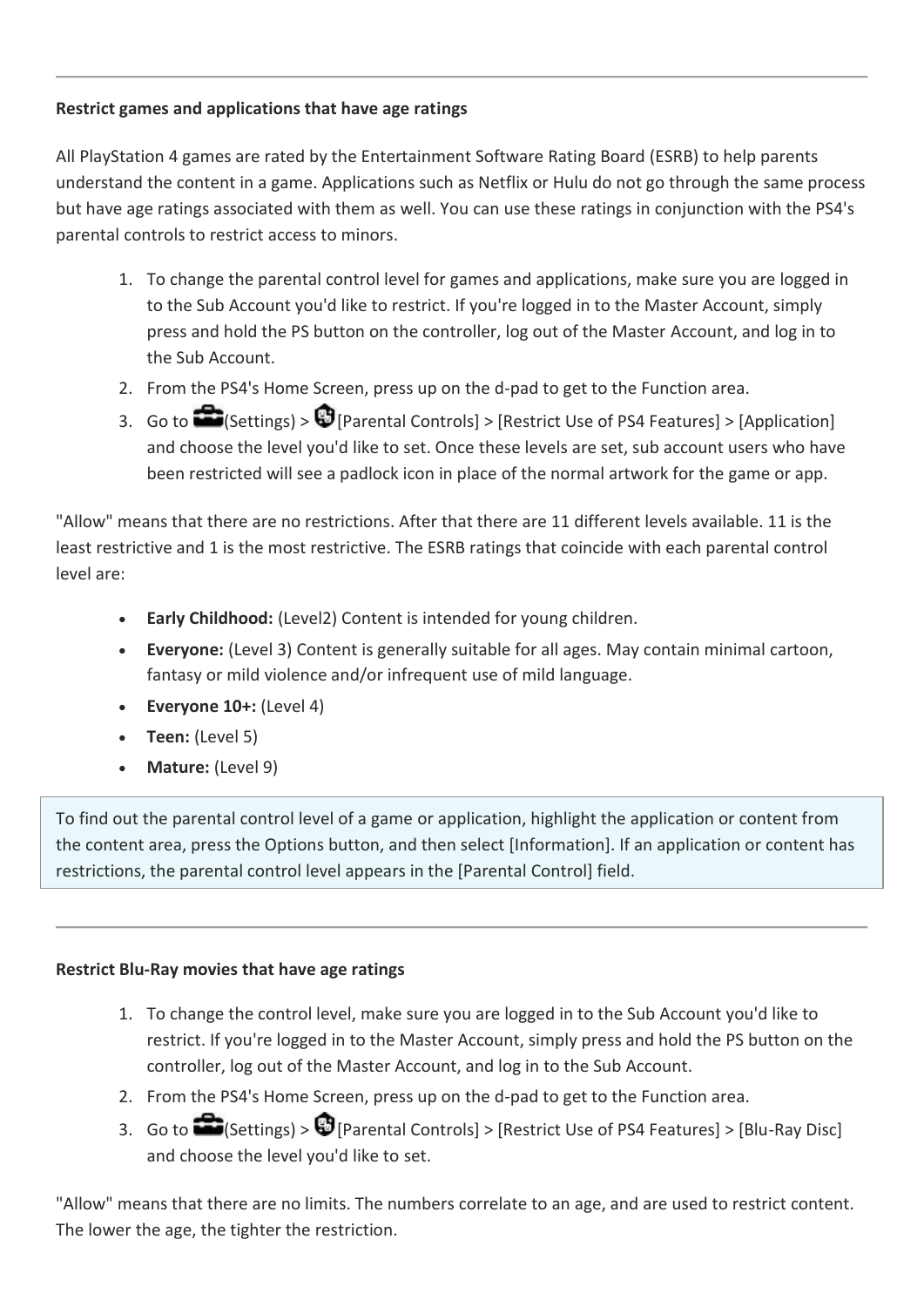### **Restrict DVD movies that have age ratings**

- 1. To change the DVD control level, make sure you are logged in to the Sub Account you'd like to restrict. If you're logged in to the Master Account, simply press and hold the PS button on the controller, log out of the Master Account, and log in to the Sub Account.
- 2. From the PS4's Home Screen, press up on the d-pad to get to the Function area.
- 3. Go to  $\bigcirc$  (Settings) >  $\bigcirc$  [Parental Controls] > [Restrict Use of PS4 Features] > [DVD].

The [Standard] option sets the regional standard for DVD parental controls. You want this to match the region set on the PS4. If you have a US PS4 and are watching US DVDs, this should be set to United States.

The [Level] option sets the control level for playing a DVD. "Allow" means that there are no restrictions. There 8 different levels available. 8 is the least restrictive and 1 is the most restrictive.

## **Disable Internet Browser**

You can completely disable the PS4's Internet Browser from starting by following the instructions below.

- 1. To change the control level, make sure you are logged in to the Sub Account you'd like to restrict. If you're logged in to the Master Account, simply press and hold the PS button on the controller, log out of the Master Account, and log in to the Sub Account.
- 2. From the PS4's Home Screen, press up on the d-pad to get to the Function area.
- 3. Go to  $\bigoplus$  (Settings) >  $\bigoplus$  [Parental Controls] > [Restrict Use of PS4 Features] > [Internet] Browser].
- 4. Select the "Do Not Allow" option. This will prevent the Internet Browser from starting, though the icon for the browser will still appear on the Home Screen.

### **Prevent non-registered user log ins**

You can set whether to allow people to log in as guests or register as new users. This is to prevent users from logging in if parental controls have not been set for them.

- 1. To prevent non-registered users, make sure you are logged in to the Master Account.
- 2. From the PS4's Home Screen, press up on the d-pad to get to the Function area.
- 3. Go to  $\bigotimes$  (Settings) >  $\bigcirc$  [Parental Controls] > [Restrict Use of PS4 Features] > [Select New User and Log In to PS4].
- 4. Choose [Do Not Allow] to prevent both the creation of new users and guests from logging in.